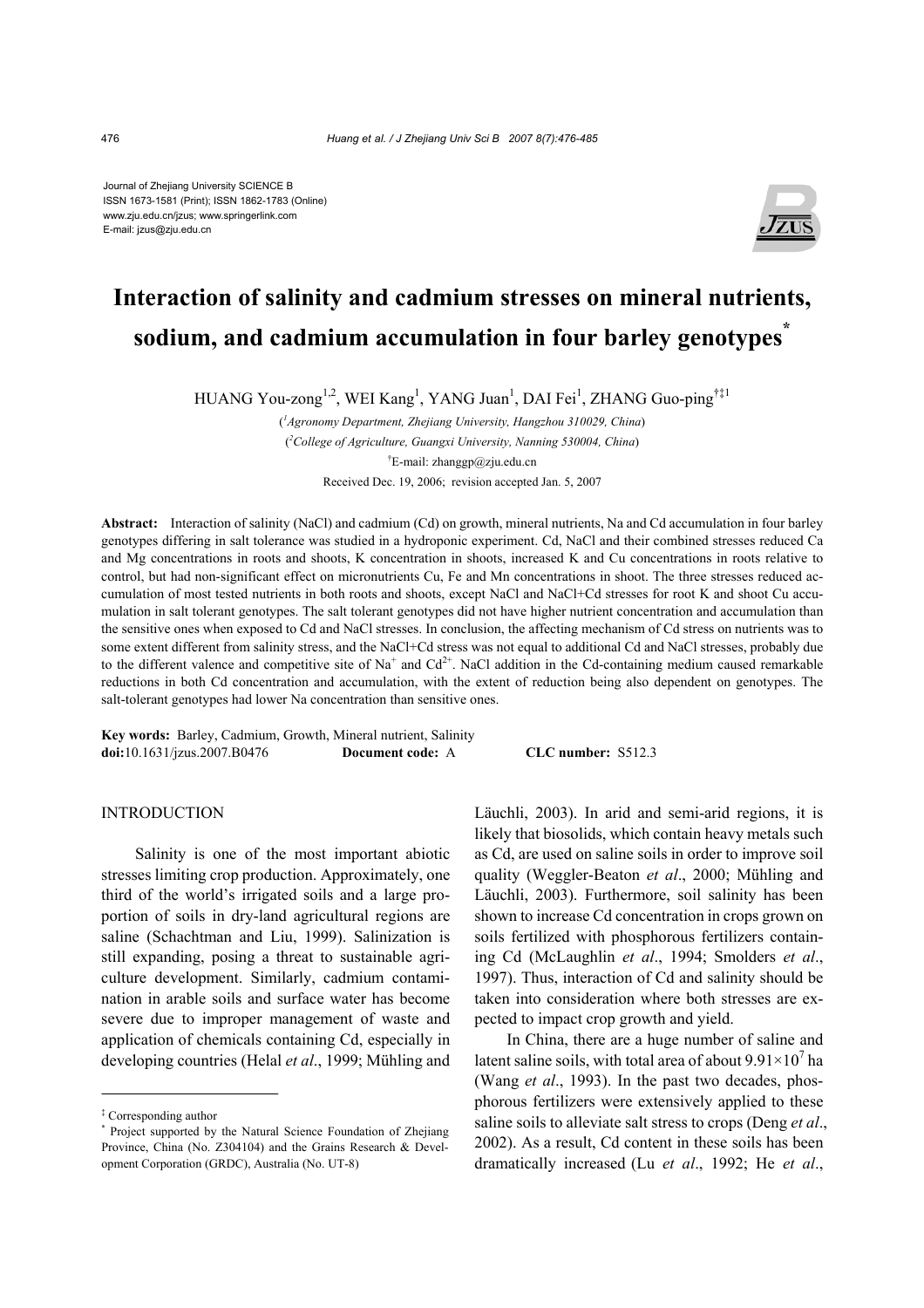1998). Thus, plants grown in salt-affected soil encounter both salinity and Cd stresses.

The inhibition of Cd stress on plant growth is related to its effect on nutrient uptake and distribution. The uptake and translocation of mineral nutrients such as Fe, Zn, Cu and Mn under Cd stress have been reported in crops, such as soybean (Cataldo *et al*., 1983; Dražić *et al*., 2004), rice (Rubio *et al*., 1994; Liu *et al*., 2003a), wheat (Zhang *et al*., 2002) and barley (Wu and Zhang, 2002; Wu *et al*., 2003). Salinity also presents several challenges to plant growth, including nutrient deficiencies and disorders (Neue *et al*., 1998; Santos *et al*., 2002). A large number of studies demonstrated that salinity reduced nutrient uptake and accumulation or affected nutrient partitioning within the plant (Liang, 1999; Grattan and Grieve, 1999; Essa, 2002; Smýkalova and Zamecnikova, 2003; Fernández-García *et al*., 2004), and the differences in ion partitioning and the maintenance of higher nutrients such as  $K^+$  and  $Ca^{2+}$  to Na<sup>+</sup> ratios, especially in young growing and recently expanded tissues, would appear to be important mechanisms contributing to the improved salt tolerance (Wei *et al*., 2003). It has been well documented that NaCl and Cd stress in combination resulted in more severe growth inhibition of barley plants than Cd or NaCl stress alone (Smýkalova and Zamecnikova, 2003), yet interaction of salinity and cadmium stresses on mineral nutrients is little known. Thus, it is imperative to elucidate whether the interaction of salinity and Cd leads to a further influence on nutrient metabolism for understanding the combinational stress of NaCl and Cd on plants. In the present research, we studied the combined stress of salinity (NaCl) and Cd on mineral nutrients, Na and Cd accumulation in four barley genotypes differing in salt tolerance.

# MATERIALS AND METHODS

## **Plant materials and treatments**

The experiment was carried out in 2004 at Huajiachi campus, Zhejiang University, Hangzhou, China. Four barley (*Hordeum vulgare* L.) genotypes, differing in salt tolerance (tolerant: Gebeina and Zhou 1; sensitive: Newgoutei and Quzhou), evaluated by the previous screening experiment (Huang *et al*., 2006), were used and seeds of all four genotypes were surface sterilized in  $3\%$  H<sub>2</sub>O<sub>2</sub> for 20 min, rinsed with distilled water 5 times and germinated in moist quartz sand in a greenhouse. When seedlings grew the second leaf (10 d old), they were selected for uniformity and transplanted onto a 30-L rectangular container, which was covered with a plastic plate with evenly spaced holes and placed in a greenhouse. The composition of the basic nutrient solution was (mg/L): (NH<sub>4</sub>)<sub>2</sub>SO<sub>4</sub> 48.2, MgSO<sub>4</sub> 65.9, K<sub>2</sub>SO<sub>4</sub> 15.9, KNO<sub>3</sub> 18.5, Ca $(NO_3)_2$  59.9, KH<sub>2</sub>PO<sub>4</sub> 24.8, Fe-citrate 5, MnCl<sub>2</sub>·4H<sub>2</sub>O 0.9, ZnSO<sub>4</sub>·7H<sub>2</sub>O 0.11, CuSO<sub>4</sub>·5H<sub>2</sub>O 0.04, HBO<sub>3</sub> 2.9, H<sub>2</sub>MoO<sub>4</sub> 0.01, and pH in the solution was 6.4. One week after transplanting to the basic nutrient solution, NaCl and CdCl<sub>2</sub> were added to corresponding containers to form the following 4 treatments: (1) control; (2)  $2 \mu \text{mol/L Cd}$ ; (3) 150 mmol/L NaCl; (4) 2 µmol/L Cd+150 mmol/L NaCl. The experiment was laid out as a completely randomized design with 3 replications. The nutrient solution in the containers was continuously aerated with pumps and renewed every 7 d.

### **Measurements**

Forty-five days after transplanting, plants of each treatment were harvested, roots dipped in 0.1 µmol/L EDTA for 30 min, and washed thoroughly with distilled water, and then separated into roots and shoots, dried in an oven at 80 °C and weighed.

The nutrient concentration was determined by an atomic absorption spectrophotometer (Shimadzu, Japan) after the samples were digested in a mixture of  $HNO<sub>3</sub>-HClO<sub>4</sub>$  (2:1, v/v). Chlorophyll concentration, as expressed by SPAD value was measured on the topmost secondary fully expanded leaf using a chlorophyll meter (Minolta Co. Ltd., Japan).

#### **Statistical analysis**

All data were subjected to two-way ANOVA using the statistical software of SPSS 11.0 for windows and the means among treatments were compared with Duncan's multiple range test.

## RESULTS AND ANALYSIS

# **Chlorophyll concentration, plant height and biomass**

In comparison with the control, NaCl or Cd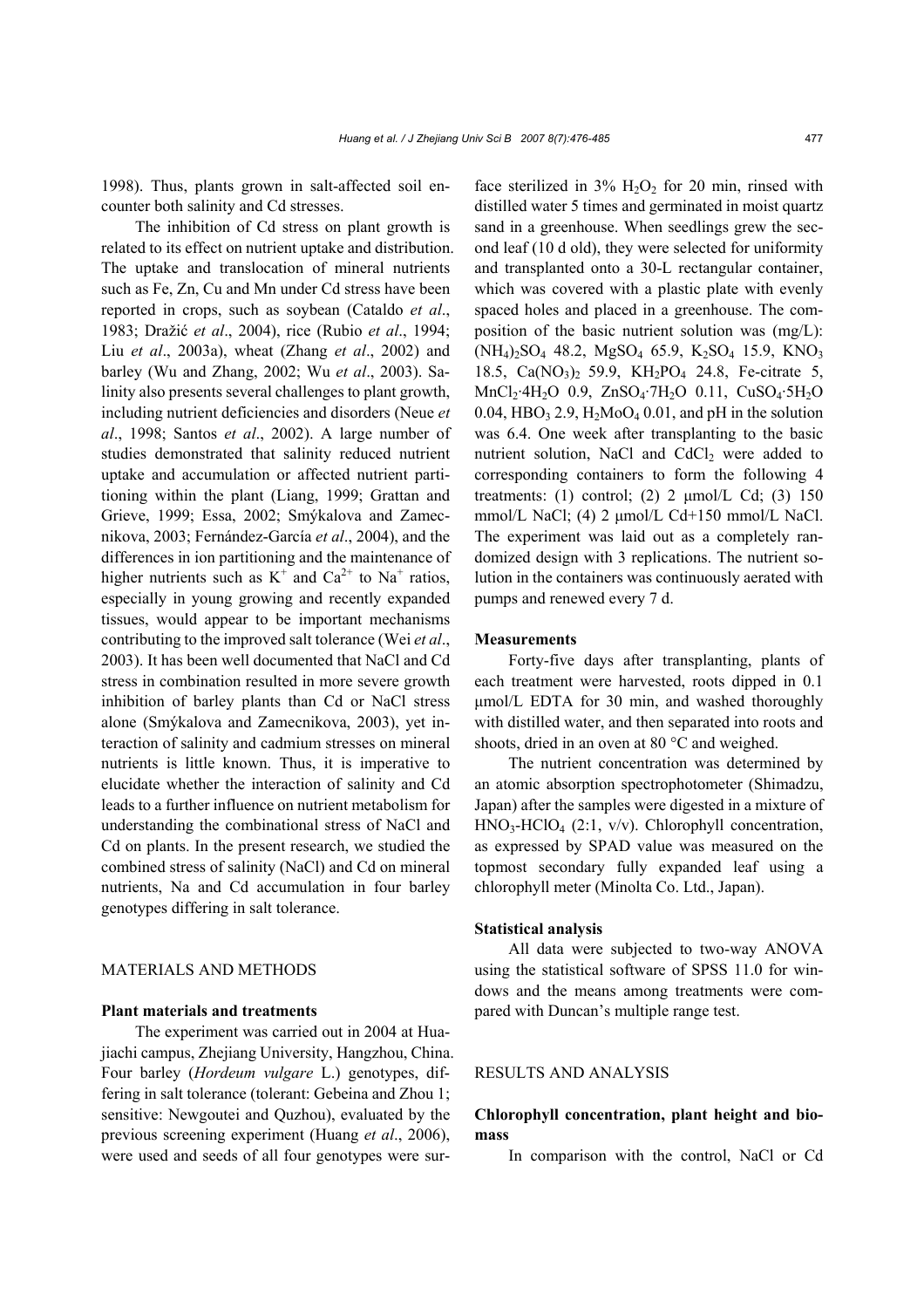alone and the combination of NaCl and Cd treatments led to significant decline in chlorophyll concentration expressed as SPAD value, plant height and biomass in all genotypes, but no significant difference was found between Cd treatment and control for plant height and root biomass of Quzhou and for shoot biomass of Zhou 1. On the whole, the inhibiting effect of NaCl on the three parameters was more severe than that of Cd (Table 1). Hence, there were significant differences between the two treatments in shoot biomass of all genotypes, in root biomass of all genotypes but Gebeina, and plant height of Quzhou. Moreover, the effect of the combined stress (NaCl+Cd) on the three parameters was basically similar to that of NaCl alone. The difference between the two treatments was only significant for SPAD value of Quzhou and plant height of Gebeina, indicating that 150 mmol/L NaCl produced more severe damage on these examined parameters than 2 umol/L CdCl<sub>2</sub>.

# **Macronutrient concentration and accumulation**

Cd addition increased significantly root K concentration of Gebeina, and decreased shoot K concentration of all four genotypes. Addition of NaCl, on the whole, increased root K concentration in Gebeina and Zhou 1, and reduced shoot K concentration in all four genotypes but Zhou 1 (Table 2). When the plants were exposed to Cd+NaCl treatment, root K concentration increased and shoot K concentration decreased significantly for all genotypes except for the root K concentration of Newgoutei. The three stresses caused significant decrease in K accumulation in shoots relative to control. But for root K accumulation, Cd treatment did not lead to the reduction, and the effect of both NaCl and NaCl+Cd varied with barley genotypes. Hence, Newgoutei and Quzhou showed significant reduction in the two treatments relative to the control, while Gebeina and Zhou 1 showed obvious increase (Table 3).

Both NaCl and Cd stresses alone decreased Ca concentration in both roots and shoots of all genotypes except for the root Ca concentration of Quzhou and for the shoot Ca concentration of Zhou 1 in Cd treatment, whereas Ca concentration was similar to that of the control (Table 2). Under the combined stress, shoot Ca concentration was significantly lower than that under Cd alone stress, but had no significant difference from that under NaCl stress alone. No significant difference was found in root Ca concentration between combined stress and NaCl stress alone, except that Gebeina had lower root Ca concentration in combined stress than in NaCl stress. There was a marked difference in shoot Ca concentration between salt tolerant and sensitive genotypes in NaCl and NaCl+Cd treatments, but in root the difference was not found. On the whole, the three stresses lead to significant reduction in Ca accumulation in both roots and shoots relative to control, but

| Genotypes | Treatments | SPAD value         |                    |                   | Plant height (cm) Root biomass (g/plant) (DW) Shoot biomass (g/plant) (DW) |
|-----------|------------|--------------------|--------------------|-------------------|----------------------------------------------------------------------------|
| Gebeina   | Control    | 42.03a             | 58.9 a             | 0.21a             | 0.47a                                                                      |
|           | Cd         | 35.30 b            | 50.5 b             | 0.16 <sub>b</sub> | 0.39 <sub>b</sub>                                                          |
|           | NaCl       | 36.57 b            | 46.2 <sub>b</sub>  | 0.14 <sub>b</sub> | 0.30c                                                                      |
|           | NaCl+Cd    | 34.43 b            | 41.9c              | 0.14 <sub>b</sub> | 0.27c                                                                      |
| Zhou 1    | Control    | 35.33a             | 47.2a              | 0.19a             | 0.36a                                                                      |
|           | Cd         | 30.27 b            | $41.8$ ab          | 0.16 <sub>b</sub> | 0.35a                                                                      |
|           | NaCl       | 29.17 <sub>b</sub> | 39.3 bc            | 0.12c             | 0.25 <sub>b</sub>                                                          |
|           | NaCl+Cd    | 27.00 <sub>b</sub> | 36.6c              | 0.11c             | 0.24 <sub>b</sub>                                                          |
| Newgoutei | Control    | 39.13a             | 49.2a              | 0.20a             | 0.38a                                                                      |
|           | Cd         | 31.90 b            | 35.7 <sub>b</sub>  | 0.16 <sub>b</sub> | 0.25 <sub>b</sub>                                                          |
|           | NaCl       | 30.57 b            | 30.9 <sub>bc</sub> | 0.10c             | 0.18c                                                                      |
|           | NaCl+Cd    | 30.23 b            | 27.3c              | 0.09c             | 0.16c                                                                      |
| Ouzhou    | Control    | 35.41 b            | 48.6 a             | 0.16a             | 0.38a                                                                      |
|           | Cd         | 28.90 <sub>b</sub> | 43.5a              | 0.15a             | 0.31 <sub>b</sub>                                                          |
|           | NaCl       | 30.50 b            | 30.1 <sub>b</sub>  | 0.09 <sub>b</sub> | 0.20c                                                                      |
|           | NaCl+Cd    | 22.93c             | 30.1 <sub>b</sub>  | 0.08 <sub>b</sub> | 0.19c                                                                      |

**Table 1 Interaction of NaCl and Cd on chlorophyll concentration, plant height and biomass in barley** 

Within each genotype, different letters indicate significant differences at *P*≤0.05 (Duncan's test)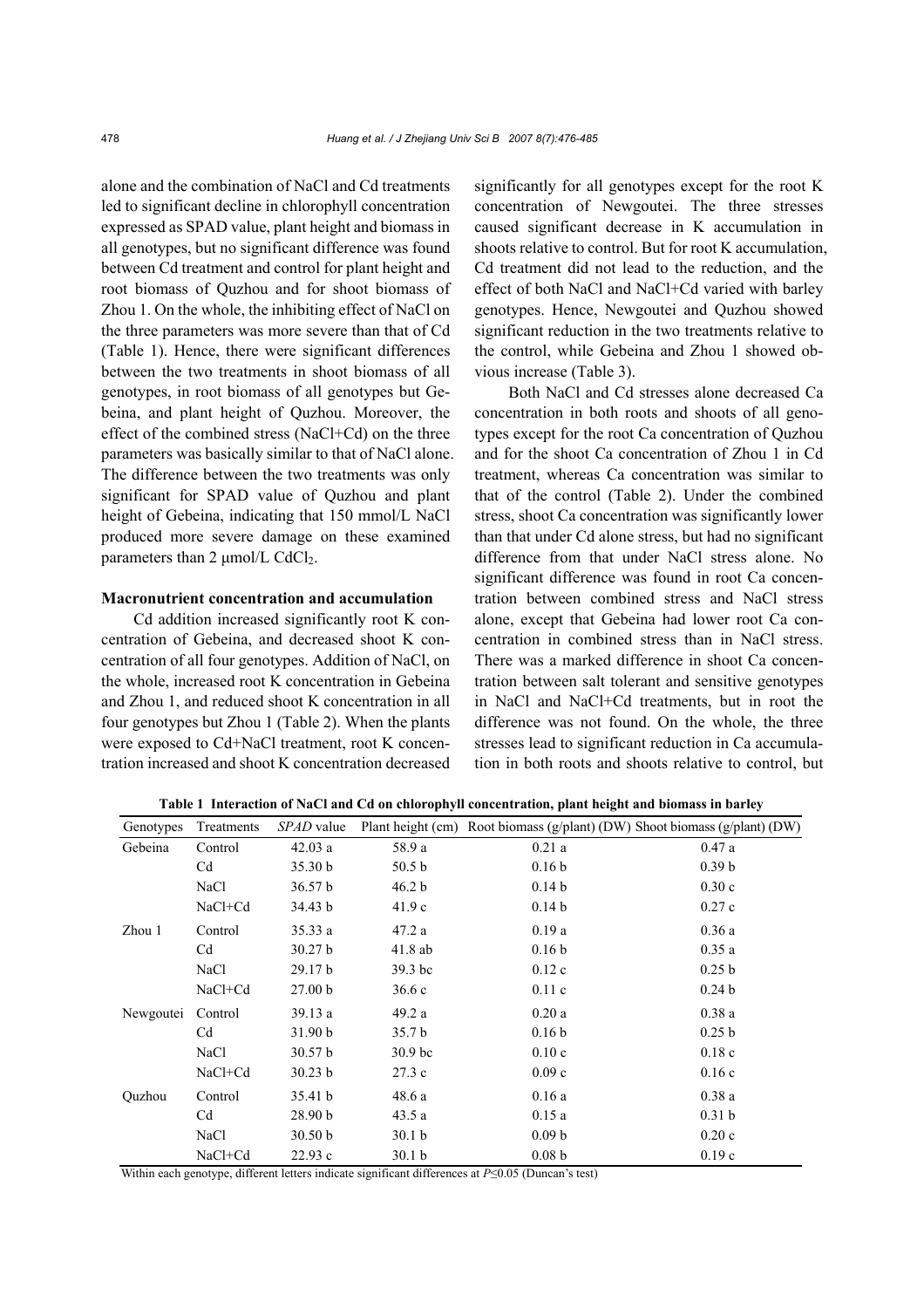|           |                | Concentration (mg/g DW) |                    |                   |                    |                   |                   |  |  |
|-----------|----------------|-------------------------|--------------------|-------------------|--------------------|-------------------|-------------------|--|--|
| Genotypes | Treatments     |                         | Root               |                   | Shoot              |                   |                   |  |  |
|           |                | K                       | Ca                 | Mg                | K                  | Ca                | Mg                |  |  |
| Gebeina   | Control        | 9.77c                   | 2.78a              | 5.54 a            | 35.87 a            | 3.25a             | 6.85a             |  |  |
|           | C <sub>d</sub> | 12.06 <sub>b</sub>      | 2.07 <sub>b</sub>  | 5.07a             | 30.04 <sub>b</sub> | 2.68 <sub>b</sub> | 6.11a             |  |  |
|           | NaCl           | 15.63a                  | 1.99 <sub>b</sub>  | 1.55 b            | 32.16 <sub>b</sub> | 1.64c             | 4.03 <sub>b</sub> |  |  |
|           | NaCl+Cd        | 12.76 <sub>b</sub>      | 1.88 c             | 1.09 <sub>b</sub> | 30.69 b            | 1.51c             | 3.50 <sub>b</sub> |  |  |
| Zhou 1    | Control        | 8.18 b                  | 2.54a              | 3.92a             | 33.19a             | 5.26a             | 10.41a            |  |  |
|           | C <sub>d</sub> | 8.91 <sub>b</sub>       | 1.99c              | 3.95a             | 26.96 <sub>b</sub> | 4.84 a            | 8.81 b            |  |  |
|           | <b>NaCl</b>    | 16.77a                  | $2.22$ bc          | 1.33 <sub>b</sub> | 30.99a             | 1.79 <sub>b</sub> | 4.07c             |  |  |
|           | $NaCl+Cd$      | 15.02a                  | 2.35 b             | 1.13 <sub>b</sub> | 22.32c             | 1.74 <sub>b</sub> | 3.75c             |  |  |
| Newgoutei | Control        | $10.45$ ab              | 2.73a              | 5.05a             | 36.79a             | 3.87 a            | 7.76a             |  |  |
|           | C <sub>d</sub> | 12.17a                  | 2.04 <sub>b</sub>  | 4.97a             | 29.94 <sub>b</sub> | 2.74 <sub>b</sub> | 6.84 <sub>b</sub> |  |  |
|           | <b>NaCl</b>    | 11.57 ab                | 1.96 <sub>b</sub>  | 1.31 <sub>b</sub> | 28.54 <sub>b</sub> | 1.49c             | 3.92c             |  |  |
|           | $NaCl+Cd$      | 9.77 <sub>b</sub>       | 2.09 <sub>b</sub>  | 0.83 <sub>b</sub> | 30.83 b            | 1.32c             | 4.47c             |  |  |
| Ouzhou    | Control        | 11.58 b                 | $2.54$ ab          | 3.99a             | 30.89a             | 3.79a             | 7.68a             |  |  |
|           | C <sub>d</sub> | $13.03$ ab              | 2.79a              | 4.28a             | 26.40 <sub>b</sub> | 3.24 <sub>b</sub> | 6.98a             |  |  |
|           | <b>NaCl</b>    | 14.70a                  | 2.02c              | 0.89 <sub>b</sub> | 27.32 b            | 1.54c             | 4.64 b            |  |  |
|           | NaCl+Cd        | 14.54 a                 | 2.25 <sub>bc</sub> | 0.95 <sub>b</sub> | 27.33 b            | 1.32c             | 4.68 <sub>b</sub> |  |  |

**Table 2 Interaction of salinity and cadmium on K, Ca and Mg concentrations in barley**

Within each genotype, different letters indicate significant differences at *P*≤0.05 (Duncan's test)

|           |                | Accumulation (mg/plant) |                   |                   |                    |                   |                   |  |  |
|-----------|----------------|-------------------------|-------------------|-------------------|--------------------|-------------------|-------------------|--|--|
| Genotypes | Treatments     |                         | Root              |                   | Shoot              |                   |                   |  |  |
|           |                | K                       | Ca                | Mg                | K                  | Ca                | Mg                |  |  |
| Gebeina   | Control        | $2.03$ ab               | 0.58a             | 1.15a             | 16.75a             | 1.52a             | 3.21 <sub>b</sub> |  |  |
|           | Cd             | 1.89 ab                 | 0.33 <sub>b</sub> | 0.79 <sub>b</sub> | 11.69 <sub>b</sub> | 1.04 <sub>b</sub> | 2.37c             |  |  |
|           | NaCl           | 2.26a                   | $0.27$ bc         | 0.21c             | 9.54 <sub>bc</sub> | 0.49c             | 1.19e             |  |  |
|           | $NaCl+Cd$      | 1.72 <sub>b</sub>       | 0.25c             | 0.15c             | 8.27 c             | 0.40c             | $0.94$ ef         |  |  |
| Zhou 1    | Control        | 1.59 <sub>b</sub>       | 0.48a             | 0.75a             | 12.02a             | 1.91a             | 3.79a             |  |  |
|           | Cd             | 1.48 <sub>b</sub>       | 0.33 <sub>b</sub> | 0.65 b            | 9.47 b             | 1.70 <sub>b</sub> | 3.10 <sub>b</sub> |  |  |
|           | <b>NaCl</b>    | 2.01a                   | 0.27 <sub>b</sub> | 0.16c             | 7.81 <sub>b</sub>  | 0.45c             | $1.03$ ef         |  |  |
|           | NaCl+Cd        | $1.72$ ab               | 0.27 <sub>b</sub> | 0.13c             | 5.25c              | 0.41c             | $0.88$ ef         |  |  |
| Newgoutei | Control        | 2.06a                   | 0.53a             | 0.99a             | 14.00a             | 1.33a             | 2.95 <sub>b</sub> |  |  |
|           | Cd             | 1.81a                   | 0.30 <sub>b</sub> | 0.73 <sub>b</sub> | 7.49 <sub>b</sub>  | 0.69 <sub>b</sub> | 1.72d             |  |  |
|           | <b>NaCl</b>    | 1.20 <sub>b</sub>       | 0.20c             | 0.14c             | 5.05c              | 0.26c             | 0.69 f            |  |  |
|           | NaCl+Cd        | 0.92 <sub>b</sub>       | 0.20c             | 0.08c             | 5.07c              | 0.22c             | 0.74f             |  |  |
| Ouzhou    | Control        | 1.91a                   | 0.42a             | 0.71a             | 11.52a             | 1.23a             | 2.88 <sub>b</sub> |  |  |
|           | C <sub>d</sub> | 1.95a                   | 0.39a             | 0.64a             | 8.20 <sub>b</sub>  | 1.01 <sub>b</sub> | 2.18c             |  |  |
|           | <b>NaCl</b>    | 1.34 <sub>b</sub>       | 0.18 <sub>b</sub> | 0.08 <sub>b</sub> | 5.35c              | 0.30c             | $0.91$ ef         |  |  |
|           | NaCl+Cd        | 1.22 <sub>b</sub>       | 0.22 <sub>b</sub> | 0.08 <sub>b</sub> | 5.13c              | 0.25c             | $0.87$ ef         |  |  |

Within each genotype, different letters indicate significant differences at *P*≤0.05 (Duncan's test)

for Zhou 1 there was no significant difference between Cd stress and the control (Table 3). Moreover, NaCl+Cd stress had lower root Ca accumulation than Cd stress alone for all genotypes except Zhou 1. However, no significant difference was found between NaCl and NaCl+Cd treatments. For shoot Ca accumulation, significant difference was found between Cd and NaCl+Cd, but there was no significance between NaCl and NaCl+Cd treatments. On the whole, salt tolerant genotypes accumulated more Ca in roots and shoots than sensitive genotypes when exposed to NaCl and NaCl+Cd stresses.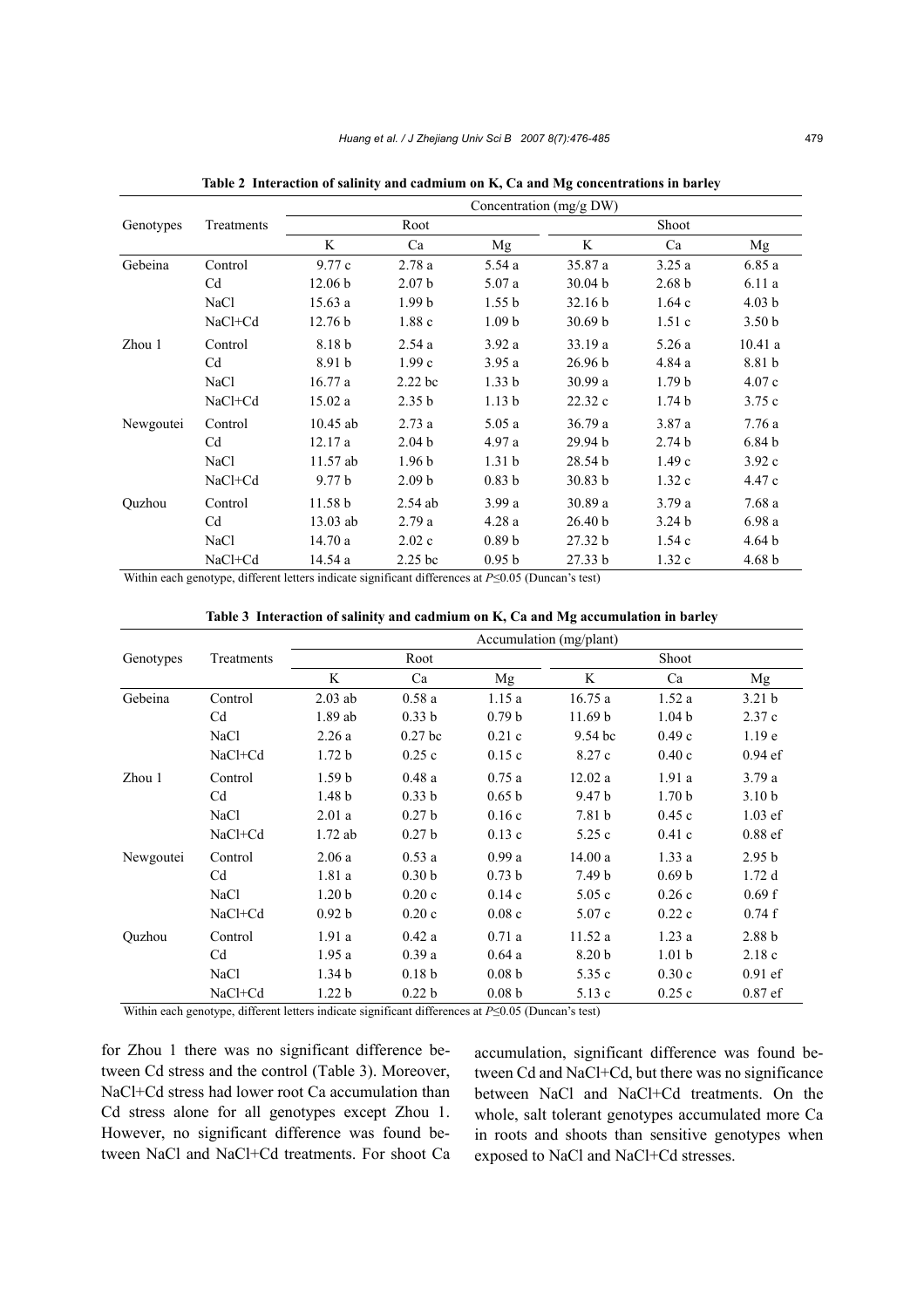Both NaCl alone and NaCl+Cd stresses led to significant decrease in root Mg concentrations for all barley genotypes (Table 2), while Cd stress had little effect on root Mg concentration. Both NaCl and NaCl+Cd stresses caused significant decrease in shoot Mg concentrations for all genotypes, but Cd stress had no significant effect on it. There was no significant difference between salt tolerant and sensitive genotypes under NaCl or combined stress. The three stress treatments, especially ones containing NaCl and NaCl+Cd, reduced significantly both root and shoot Mg accumulation for all barley genotypes (Table 3). Moreover, more reduction occurred in NaCl+Cd stress than Cd stress alone. The two salt tolerant genotypes had more Mg accumulation in roots than the two sensitive ones under NaCl and NaCl+Cd stresses.

#### **Micronutrient concentration and accumulation**

Cd stress significantly increased root and shoot Cu concentrations for all genotypes. However, NaCl stress alone did not affect root and shoot Cu concentrations for all genotypes, but for Newgoutei, which had significantly lower Cu concentration in NaCl treatment than in the control. NaCl+Cd treatment significantly increased shoot Cu concentration, but had no significant effect on root Cu concentration (Table 4). Zhou 1 had the highest root Cu concentration and another salt tolerant genotype Gebeina ranked the second under NaCl and NaCl+Cd stresses. The three stress treatments had little effect on root Cu concentration. Cd stress decreased root Cu accumulation in all genotypes, but the difference with the control was not significant (Table 5). NaCl and NaCl+Cd stresses decreased root Cu accumulation in salt sensitive genotypes, and had no significant effect on salt tolerant genotypes. Although NaCl and NaCl+Cd treatments caused marked reduction in shoot Cu accumulation of all genotypes, the two salt tolerant genotypes were relatively less affected than the two sensitive ones.

Root Fe concentration in all genotypes was decreased under Cd stress and increased under NaCl stress, compared with the control (Table 4). No significant difference was found in root Fe concentration between the combined stress and the control for all genotypes except Gebeina, which had significantly higher root Cd concentration than the control. Cd stress decreased shoot Fe concentration in Zhou 1 but had little effect on the other three genotypes. NaCl and NaCl+Cd stresses caused significant increase in shoot Fe concentration for Quzhou and had little effect on other genotypes relative to the control. The three stresses decreased Fe accumulation in both roots and shoots of all genotypes (Table 5). Under Cd stress alone, Gebeina, a salt tolerant genotype, had lower root Fe accumulation than the other three genotypes. Yet under NaCl and NaCl+Cd stresses, salt tolerant genotypes Gebeina and Zhou 1 had higher root Fe accumulation than the two sensitive genotypes Newgoutei and Quzhou.

Cd stress showed little effect on Mn concentration in barley roots, while NaCl and NaCl+Cd stress decreased it significantly (Table 4). Cd stress decreased shoot Mn concentration in the salt tolerant genotypes and had little effect on the two salt sensitive genotypes. NaCl stress alone had no obvious effect on shoot Mn concentration, while NaCl+Cd stress caused marked reduction in Zhou 1 and Quzhou. The three stresses decreased root Mn accumulation in all genotypes, with NaCl+Cd stress having the greatest effect (Table 5). The two salt tolerant genotypes had higher root Mn accumulation than the two sensitive ones under NaCl and NaCl+Cd stresses. Under Cd stress alone, genotypic difference in root and shoot Mn accumulation was also detected. The three stresses decreased shoot Mn accumulation in all genotypes, with NaCl+Cd stress having the greatest effect. Under Cd stress, the two salt tolerant genotypes had significantly higher Mn accumulation than one salt sensitive genotype Newgoutei, but showed no difference with that in Quzhou. On the whole, salt tolerant genotypes had higher shoot Mn accumulation than sensitive ones when exposed to NaCl and NaCl+Cd stresses.

Cd stress decreased and NaCl stress increased root Zn concentration, respectively (Table 4). The effect of combined NaCl+Cd stress on Zn concentration varied with genotypes: Gebeina and Newgoutei showed decrease and Zhou 1 increase, and Quzhou showed little change in root Zn concentration. Cd stress decreased shoot Zn concentration in Zhou 1 and Newgoutei, and increased it in Gebeina. While for Quzhou, little change was found relative to the control. NaCl and NaCl+Cd stresses increased shoot Zn concentration in all genotypes, with the salt tolerant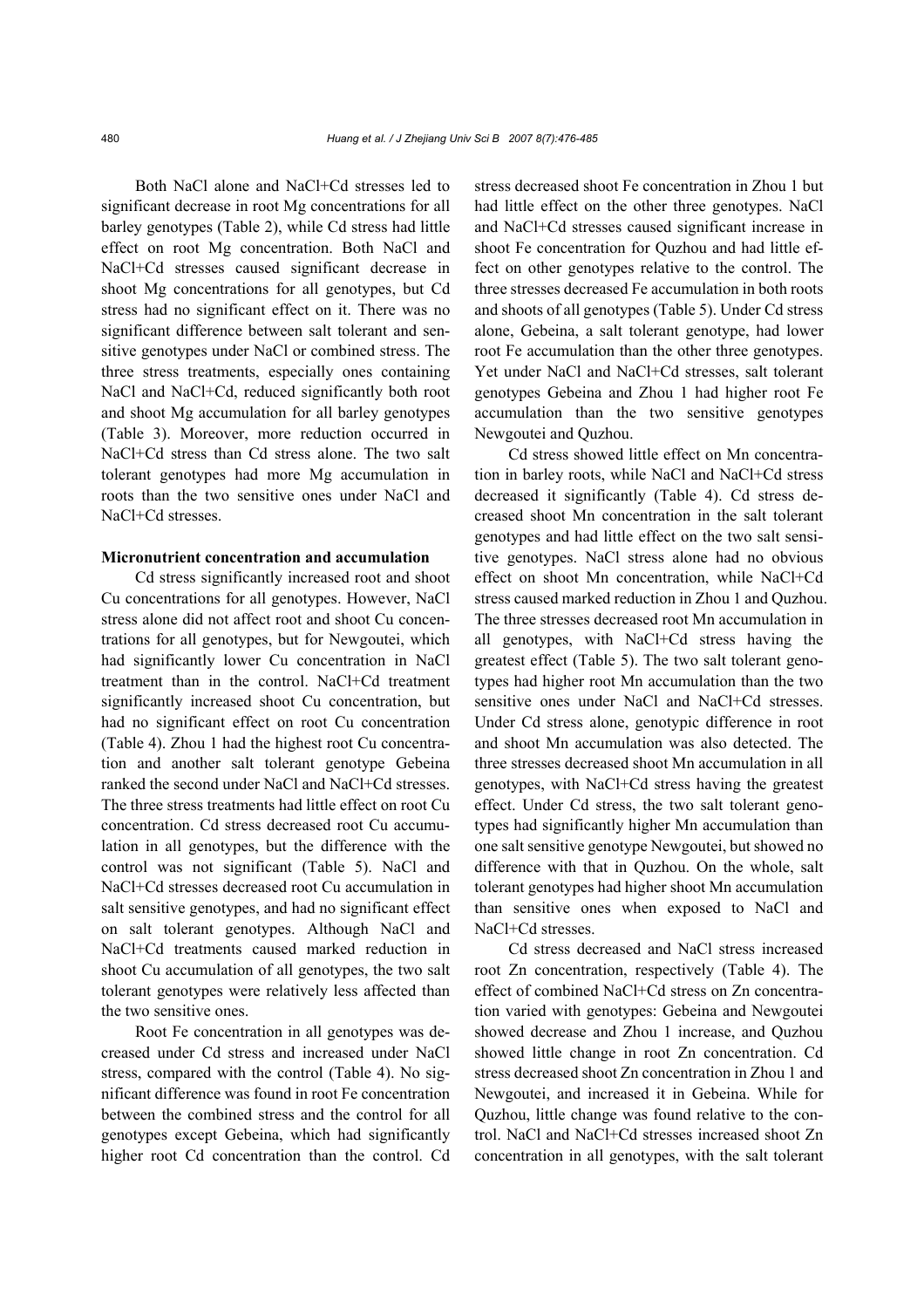|           | Treatments     | Concentration $(\mu g/g)$ DW) |                    |                       |          |         |                    |                    |                    |  |
|-----------|----------------|-------------------------------|--------------------|-----------------------|----------|---------|--------------------|--------------------|--------------------|--|
| Genotypes |                | Root                          |                    |                       |          | Shoot   |                    |                    |                    |  |
|           |                | Cu                            | Fe                 | Mn                    | Zn       | Cu      | Fe                 | Mn                 | Zn                 |  |
| Gebeina   | Control        | 38.9 <sub>b</sub>             | 360.6 <sub>b</sub> | 75.57 c               | 30.20 a  | 18.84 b | 167.3c             | 18.59 b            | 10.83c             |  |
|           | C <sub>d</sub> | 49.4 a                        | 419.5 a            | 84.56 a               | 21.64 b  | 26.11a  | 183.8 ab           | 27.64a             | 19.99a             |  |
|           | NaCl           | 34.3 <sub>b</sub>             | 381.4 b            | 77.60 bc              | 19.91 bc | 18.48 b | 173.1 bc           | 16.98 b            | 17.14 b            |  |
|           | NaCl+Cd        | 37.6 <sub>b</sub>             | 355.4 b            | 82.40 ab              | 18.53c   | 24.80a  | 190.9a             | 16.26 b            | 11.05c             |  |
| Zhou1     | Control        | 39.1 b                        | 273.7 c            | 74.14 b               | 19.12a   | 18.65 b | 162.1 <sub>b</sub> | 12.29c             | 13.56a             |  |
|           | C <sub>d</sub> | 47.4 a                        | 316.9a             | 83.43 a               | 12.42c   | 25.69a  | 161.9 <sub>b</sub> | 22.55a             | 14.88 a            |  |
|           | <b>NaCl</b>    | 38.5 <sub>b</sub>             | 342.8 b            | 74.14 b               | 16.56 ab | 18.77 b | 159.1 <sub>b</sub> | 15.98 b            | 12.09 <sub>b</sub> |  |
|           | NaCl+Cd        | $40.6$ ab                     | 332.7 b            | 77.22 b               | 15.44 bc | 26.20a  | 191.4 a            | 16.26 b            | 11.76 b            |  |
| Newgoutei | Control        | 62.5 b                        | 527.8 ab           | $69.60$ ab            | 37.91 a  | 20.48c  | 183.4 <sub>b</sub> | 18.31 b            | 29.98 <sub>b</sub> |  |
|           | Cd             | 74.0 a                        | 556.3 a            | 73.19 a               | 39.33a   | 25.14a  | 174.5 bc           | 26.10a             | 32.84a             |  |
|           | NaCl           | 50.3c                         | 531.5 ab           | $66.60 \,\mathrm{bc}$ | 26.07c   | 17.21 d | 160.7c             | 18.69 <sub>b</sub> | 24.67c             |  |
|           | NaCl+Cd        | 58.2 b                        | 512.3 b            | 62.94c                | 30.41 b  | 24.34 a | 220.5a             | 14.70c             | 24.72 c            |  |
| Quzhou    | Control        | 51.8 b                        | 419.6 a            | 50.69 b               | 21.20 b  | 20.04 b | 183.9 bc           | 16.21a             | 25.45a             |  |
|           | Cd             | 70.3a                         | 448.2 a            | 74.57 a               | 30.09a   | 27.60a  | 199.3 <sub>b</sub> | 18.49 a            | 26.57a             |  |
|           | <b>NaCl</b>    | 46.5 b                        | 354.7 b            | 51.87 b               | 16.07c   | 17.71 b | 164.0c             | 16.14a             | 18.45 b            |  |
|           | NaCl+Cd        | 47.4 b                        | 382.0 bd           | 53.73 b               | 16.68c   | 27.61a  | 228.2 a            | 12.69 <sub>b</sub> | 16.90 <sub>b</sub> |  |

**Table 4 Interaction of salinity and cadmium on Cu, Fe, Mn and Zn concentration in barley**

Within each genotype, different letters indicate significant differences at *P*≤0.05 (Duncan's test)

**Table 5 Interaction of salinity and cadmium on Cu, Fe, Mn and Zn accumulations in barley**

|           | Treatments     | Accumulation (µg/plant) |                   |                   |                   |                   |                   |                   |                   |  |
|-----------|----------------|-------------------------|-------------------|-------------------|-------------------|-------------------|-------------------|-------------------|-------------------|--|
| Genotypes |                | Root                    |                   |                   |                   | Shoot             |                   |                   |                   |  |
|           |                | Cu                      | Fe                | Mn                | Zn                | Cu                | Fe                | Mn                | Zn                |  |
| Gebeina   | Control        | 8.01 <sub>b</sub>       | 75.5 a            | 15.79a            | 6.27a             | 8.82 a            | 78.6 a            | 8.69 <sub>b</sub> | $5.06$ de         |  |
|           | C <sub>d</sub> | 9.42a                   | 80.1a             | 16.16a            | 5.48 b            | 9.15a             | 66.7 bc           | 10.10a            | 7.23 <sub>b</sub> |  |
|           | <b>NaCl</b>    | 6.69c                   | 74.7 a            | 15.18 ab          | 4.70c             | 7.25 <sub>b</sub> | 65.6 bc           | 5.86e             | $6.54$ bc         |  |
|           | NaCl+Cd        | 6.18c                   | 58.3 b            | 13.51 b           | 4.18d             | 4.70c             | 71.6 <sub>b</sub> | $5.29$ ef         | 4.11 f            |  |
| Zhou1     | Control        | 6.15 <sub>b</sub>       | 42.6c             | 11.58 b           | 3.91a             | 8.17 a            | 63.2 cd           | $4.80$ fgh        | 5.27 d            |  |
|           | C <sub>d</sub> | 7.85 a                  | 51.8 a            | 13.78a            | 3.41 <sub>b</sub> | 6.49 <sub>b</sub> | 56.9 de           | 7.90c             | 5.17 d            |  |
|           | NaCl           | 5.70 <sub>b</sub>       | 50.5 be           | 11.18 b           | 3.05c             | 4.82c             | 39.8 h            | 4.01 i            | $3.03$ g          |  |
|           | NaCl+Cd        | 6.08 <sub>b</sub>       | 49.6 <sub>b</sub> | 11.53 b           | 2.97c             | 5.37 bc           | 59.9 cde          | $5.10$ fg         | $3.68$ fg         |  |
| Newgoutei | Control        | 8.89 a                  | 74.3 a            | 10.00a            | 2.86a             | 9.49a             | 54.3 ef           | 5.41 ef           | 8.86 a            |  |
|           | Cd             | 8.89 a                  | 66.9 <sub>b</sub> | 8.73 ab           | 2.80a             | 7.04 <sub>b</sub> | 44.1 gh           | 6.60d             | 8.25 a            |  |
|           | <b>NaCl</b>    | 5.23 <sub>b</sub>       | 55.3 c            | 6.92 <sub>b</sub> | 2.70a             | 3.04c             | 28.4 i            | 3.30 i            | 4.37 ef           |  |
|           | NaCl+Cd        | 5.33 b                  | 46.8d             | 5.76 <sub>b</sub> | 2.40a             | 6.39 <sub>b</sub> | 43.5 gh           | $2.90$ jk         | 4.88 de           |  |
| Quzhou    | Control        | 6.99 <sub>b</sub>       | 56.5 a            | $6.82$ ab         | 2.30a             | 6.07 <sub>b</sub> | $49.4$ fg         | $4.40$ ghi        | 6.89 <sub>b</sub> |  |
|           | C <sub>d</sub> | 8.02a                   | 51.2 b            | 8.48 a            | 2.01a             | 9.01a             | 46.8 g            | 4.34 hi           | 6.24c             |  |
|           | NaCl           | 4.38c                   | 33.2c             | 4.88 b            | 1.51 <sub>b</sub> | 2.92c             | 27.0 i            | $2.65$ jk         | $3.03$ g          |  |
|           | NaCl+Cd        | 3.99c                   | 32.0c             | 4.51 <sub>b</sub> | 1.40 <sub>b</sub> | 5.15 <sub>b</sub> | $42.6$ gh         | 2.38k             | $3.13$ g          |  |

Within each genotype, different letters indicate significant differences at *P*≤0.05 (Duncan's test)

genotypes having more increase than the sensitive ones. Both Cd and NaCl stresses decreased root Zn accumulation in all four genotypes, except for Zhou 1 in NaCl stress (Table 5). NaCl+Cd stress decreased root Zn accumulation in all genotypes, with the effect being more severe than Cd stress alone. Under NaCl stress, the two salt tolerant genotypes had higher root Zn accumulation than the two salt sensitive ones. Cd and NaCl+Cd stresses decreased shoot Zn accumulation in all genotypes but Gebeina. Under all stresses, the two salt tolerant genotypes had higher shoot concentrations than the sensitive ones.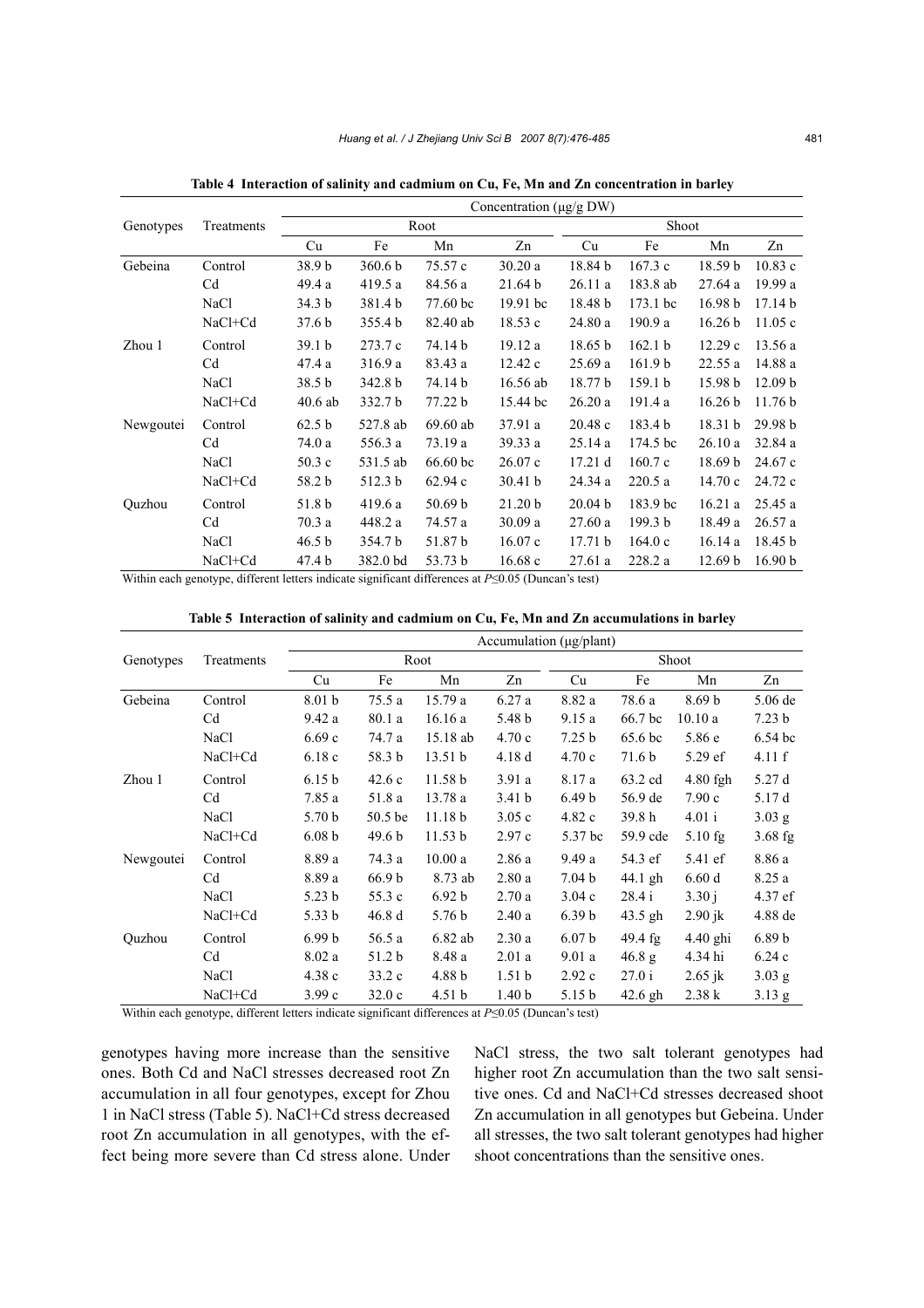### **Cd and Na concentration and accumulation**

Cd concentration in both roots and shoots increased markedly when plants were exposed to Cd-containing medium, compared to the control (Table 6). However, NaCl+Cd treatment had markedly lower Cd concentration than Cd alone treatment, in particular for shoot Cd concentration of Zhou 1. There was a significant difference among the four genotypes in both root and shoot Cd concentrations. Hence, in the two treatments with Cd addition, a salt tolerant genotype Gebeina and a salt sensitive genotype Quzhou had the highest and lowest root Cd concentration, respectively. In terms of shoot Cd concentration, another salt-tolerant genotype Zhou 1 and a sensitive one Newgoutei ranked the highest and lowest, respectively. Regarding Cd accumulation, significant difference was found between Cd alone and NaCl+Cd treatments. Thus NaCl addition in the Cd-containing medium led to significant reduction of Cd accumulation in both roots and shoots. Similar to Cd concentration, there was a significant difference in Cd accumulation among genotypes. Zhou 1 had the highest shoot Cd accumulation in both Cd-containing treatments and root Cd accumulation in Cd alone treatment. While in NaCl+Cd treatment, Gebeina ranked the highest.

Compared to NaCl alone treatment, NaCl+Cd treatment increased Na concentration for all genotypes, but for Zhou 1 (Table 6). Moreover, the two salt tolerant genotypes (Gebeina and Zhou 1), on the whole, were lower than the two sensitive genotypes (Newgoutei and Quzhou), in particular for shoots. In terms of Na accumulation, the effect of Cd stress varied with genotypes. Hence, Gebeina had more Na accumulation of both root and shoot in NaCl+Cd treatment than in NaCl alone treatment, while Newgoutei had less root Na accumulation in the NaCl+Cd stress than in NaCl stress alone.

#### DISCUSSION

Excessive Cd and/or NaCl accumulation affects the rate of uptake and distribution of certain essential nutrients in plants, and consequently may be responsible for mineral deficiencies/imbalance and depression of the plant growth (Rubio *et al*., 1994; Hernandez *et al*., 1996; Zhang *et al*., 2002; Dražić *et al*., 2004). In the present study, NaCl and Cd stresses caused significant decline in chlorophyll concentration, plant height and biomass in all genotypes. Nevertheless, the combined stress (NaCl+Cd) did not lead

|                   |                      |                |                   | Concentration (µg/g DW) |                   | Accumulation (µg/plant) |                   |                |                   |  |
|-------------------|----------------------|----------------|-------------------|-------------------------|-------------------|-------------------------|-------------------|----------------|-------------------|--|
|                   | Genotypes Treatments | Root           |                   |                         | Shoot             |                         | Root              |                | Shoot             |  |
|                   |                      | C <sub>d</sub> | Na                | C <sub>d</sub>          | Na                | C <sub>d</sub>          | Na                | C <sub>d</sub> | Na                |  |
| Gebeina           | Control              | 0.007 b        | 1.41c             | 0.005 b                 | 1.59c             | 0.0015 b                | 0.30c             | 0.0018 b       | 0.74c             |  |
|                   | C <sub>d</sub>       | 35.650 a       | 1.52c             | 3.230 a                 | 1.09c             | 4.1700 a                | 0.24c             | 1.2500a        | 0.43c             |  |
|                   | <b>NaCl</b>          | 0.013 b        | 43.95 b           | 0.007 b                 | 76.57 b           | 0.0018 b                | 6.27 <sub>b</sub> | 0.0027 b       | 22.54 b           |  |
|                   | $NaCl+Cd$            | 30.770 a       | 65.79a            | 3.690 a                 | 101.68a           | 3.6200 a                | 8.88 a            | 0.9900a        | 27.35a            |  |
| Zhou 1            | Control              | 0.013 b        | 0.88 <sub>b</sub> | 0.002c                  | 0.97 <sub>b</sub> | 0.0025c                 | 0.17c             | 0.0017c        | 0.36 <sub>b</sub> |  |
|                   | C <sub>d</sub>       | 28.800 a       | 0.98 <sub>b</sub> | 11.240a                 | 0.78 <sub>b</sub> | 4.6300 a                | 0.16c             | 3.9300 a       | 0.28 <sub>b</sub> |  |
|                   | <b>NaCl</b>          | 0.014 b        | 46.15a            | 0.007c                  | 104.69a           | 0.0017c                 | 5.46 b            | 0.0026c        | 26.46a            |  |
|                   | NaCl+Cd              | 26.870a        | 54.54 a           | 8.240 b                 | 113.43 a          | 2.7300 b                | 6.19a             | 1.9300 b       | 26.63a            |  |
| Newgoutei Control |                      | 0.011 b        | 0.94 <sub>b</sub> | 0.002 b                 | 0.99 <sub>b</sub> | $0.0021$ c              | 0.18 <sub>b</sub> | 0.0015 b       | 0.38 <sub>b</sub> |  |
|                   | Cd                   | 32.520a        | 1.07 <sub>b</sub> | 3.080a                  | 0.92 <sub>b</sub> | 4.4700 a                | 0.16 <sub>b</sub> | 0.7800a        | 0.23 <sub>b</sub> |  |
|                   | NaCl                 | 0.014 b        | 53.20a            | 0.007 b                 | 113.93 ad         | 0.0015c                 | 5.51 a            | 0.0012 b       | 20.14a            |  |
|                   | NaCl+Cd              | 29.810 a       | 44.96 a           | 2.800a                  | 125.87 a          | 2.7900 b                | 4.20a             | 0.4600 a       | 20.74a            |  |
| Quzhou            | Control              | 0.005 b        | 1.48c             | 0.003 b                 | 1.96 <sub>b</sub> | 0.0008c                 | 0.24c             | 0.0012 b       | 0.73 <sub>b</sub> |  |
|                   | C <sub>d</sub>       | 24.970 a       | 1.87c             | 3.510a                  | 1.67 <sub>b</sub> | 3.7300 a                | 0.28c             | 1.0900a        | 0.52 <sub>b</sub> |  |
|                   | <b>NaCl</b>          | 0.013 b        | 49.95 b           | 0.006 b                 | 134.41 a          | $0.0012$ c              | 4.57 <sub>b</sub> | 0.0010 b       | 26.50a            |  |
|                   | NaCl+Cd              | 23.380 a       | 88.26 a           | 4.170 a                 | 139.39 a          | 1.9600 b                | 7.43a             | 0.7800a        | 25.99a            |  |

**Table 6 Interaction of salinity and cadmium on Cd and Na concentration and accumulations in barley**

Within each genotype, different letters indicate significant differences at *P*≤0.05 (Duncan's test)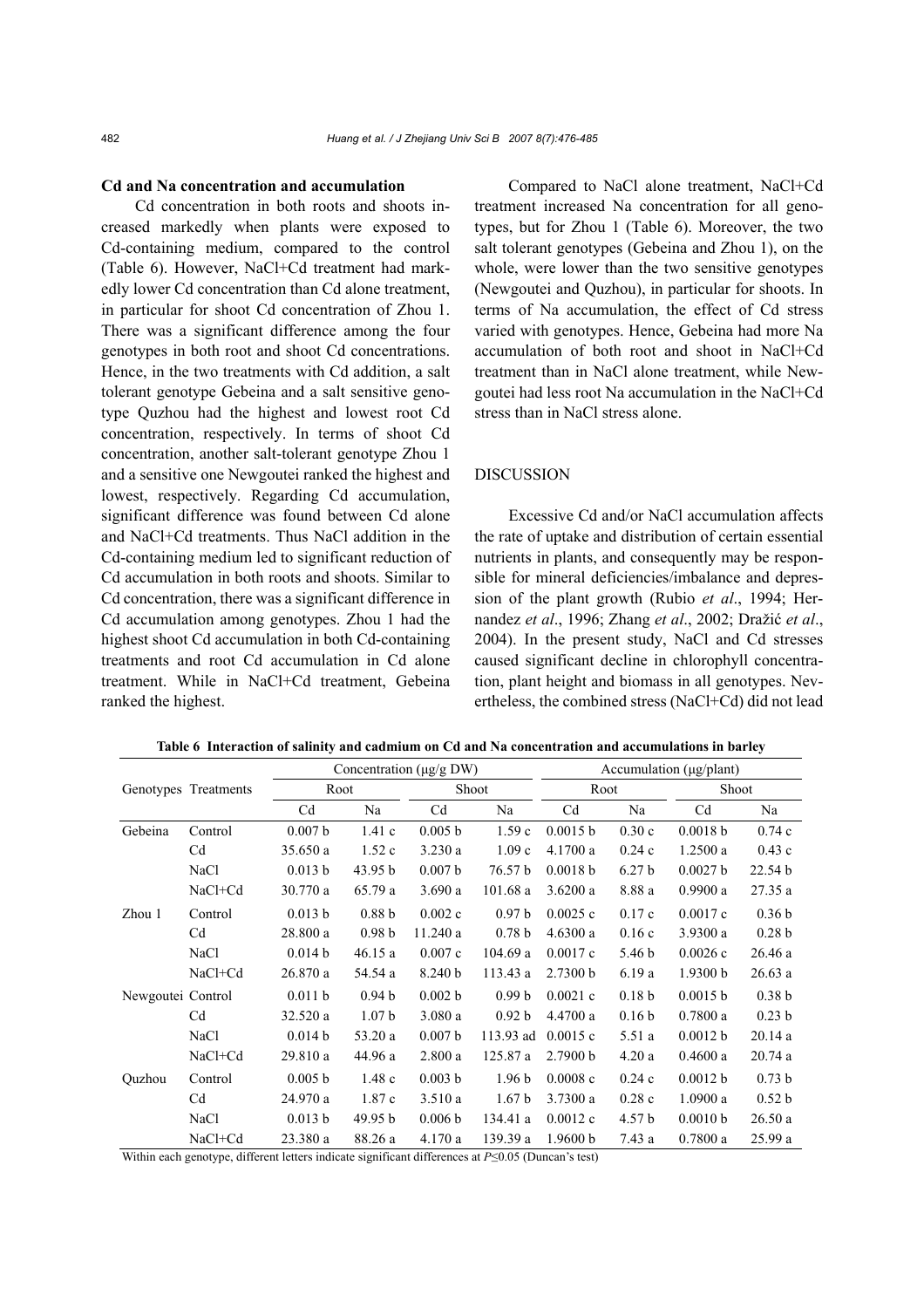to additional effect, that is, the decreased value of NaCl+Cd stress did not approximate to the total decreased value of NaCl and Cd stresses.

The studies reported to date about the effect of Cd toxicity on nutrient uptake and accumulation in plants sorption have provided contradicting results, which were presumably due to the differences in the culture methods, species, organs, and conditions such as concentration in medium, growth period and temperature. Liu *et al*.(2003b) reported that significant positive correlations between Cd and Fe, Cd and Zn, Cd and Cu existed in rice in terms of their concentrations in roots and leaves. In contrast, Metwally *et al*.(2005) indicated that toxic Cd levels inhibited uptake of nutrient elements such as P, K, S, Ca, Zn, Mn, and B by plants in an organ- and genotype-specific manner in pea. Cd toxicity also affected concentration of some nutrients in barley (Wu and Zhang, 2002; Wu *et al*., 2003). In the current study, we found that Cd stress reduced Ca and Mg concentrations in roots and shoots, K concentrations in shoots, increased K and Cu concentrations in roots relative to control, but had non-significant effect on Cu, Fe and Mn concentrations in shoot.

On the other hand, salinity stress may also lead to nutritional disorders in crops because of the effect of salinity on nutrient availability, competitive uptake, transport or partitioning within the plant. However, the reports available up to date were mainly focused on the effect of salinity on  $Ca^{2+}$  and  $K^+$  (Lynch and Lauchli, 1985; Gorham, 1990; Wolf *et al*., 1991; Wei *et al*., 2003). In our research, Cd, NaCl and NaCl+Cd stresses decreased Ca and Mg concentration, and increased K and Cu concentration in roots of all barley genotypes as compared to the control. The three stresses resulted in marked reduction in shoot Ca, K and Mg concentration, and had no significant effect on Cu, Fe and Mn concentration. Moreover, the effect of Cd, NaCl and NaCl+Cd stresses on shoot Zn concentration varied with the stress type and genotype, and the present study provided some results different from those reported by Jalil *et al*.(1994) who found that Cd application decreased the concentration of K, Zn, and Mn in roots and shoots of durum wheat, while the Fe and Cu concentrations in shoots and roots were not affected. The three stresses reduced most nutrient accumulation in both roots and shoots, which was similar to the results of Yang *et al*.(1998) who reported that addition of Cd to growth medium decreased the accumulation of Fe, Mn, Cu, Ca, and Mg in cabbage, ryegrass, maize and white clover. Salinity and NaCl+Cd stresses increased root K and shoot Cu concentration in the two salt tolerant genotypes. In conclusion, the pattern of Cd stress effect on nutrient uptake and accumulation was different from that of salinity stress, and the effect of NaCl+Cd stress does not mean the simple pool of Cd and NaCl stress alone, i.e. complex interaction occurs when the two stresses were exposed simultaneously.

Salinity has been identified as an important determinant of Cd concentration in crops (Smolders and McLaughlin, 1996; Helal *et al*., 1999; Weggler-Beaton *et al*., 2000) although the mechanism has not yet been elucidated. It was reported that Cd uptake was enhanced when plants grew in soils with higher NaCl content (McLaughlin *et al*., 1994; Li *et al*., 1994). Although the detailed interaction between salinity and heavy metals, including Cd is still not fully understood, Weggler-Beaton *et al*.(2000) assumed that the effect of salinity in increasing Cd bio-availability is attributable to the formation of Cd-Cl complexes, predominantly the  $1:1$  (CdCl<sup>+</sup>) and 1:2  $(CdCl<sub>2</sub>)$  complexes. These complexes are less strongly sorbed to soil than free  $Cd^{2+}$  ion and hence increase Cd mobility at the soil-root interface. Moreover, these complexes also stimulate transport of Cd across the zone encompassing soil-rhizosphereapoplast-plasma membrane. Thus, increased soilplant transfer of Cd can occur under salinity. In the present research, nevertheless, we found that addition of NaCl in Cd stressed solution resulted in decrease of Cd concentration in both roots and shoots. The reason for the inconsistency between our results and those of others could be attributable to the different culture conditions. In the experiments with soil media, enhanced Cd uptake was due to the fact that Cl<sup>−</sup> forms complexes with Cd sorbed to soil originally. While in our experiment using hydroponic solution, Cd is fully dissolved, so formation of Cl-Cd complexes has no distinct effect on Cd bio-availability. Meanwhile, it might be possible that injured roots due to high salinity weaken the capacity of ion uptake, or Na ion competitively inhibits Cd uptake. The result being different from the hydroponic research of Mühling and Läuchli (2003) was probably due to the NaCl concentration and pH.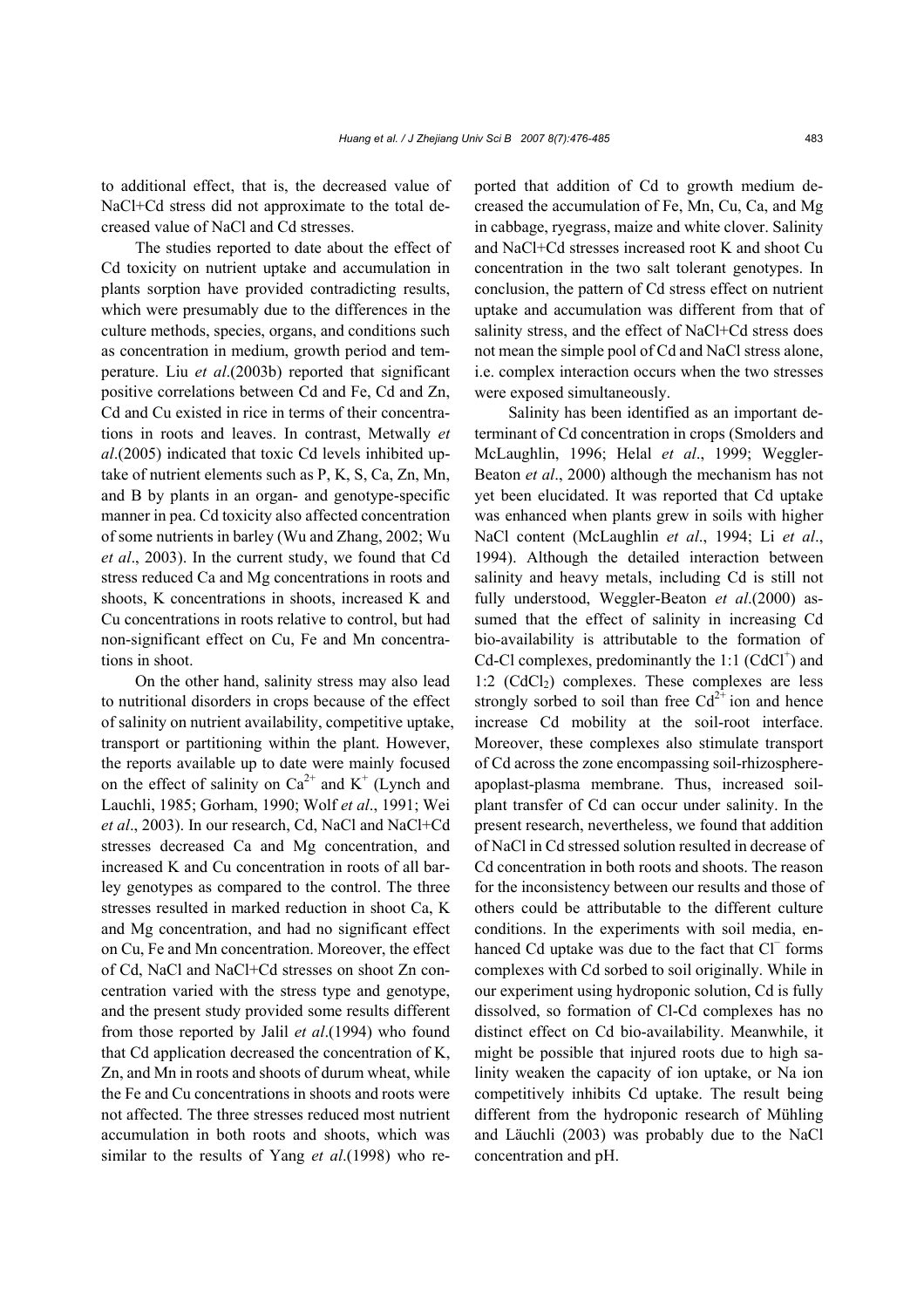#### **References**

- Cataldo, D.A., Garland, T.R., Wildung, R.E., 1983. Cadmium uptake kinetics in intact soybean plants. *Plant Physiol.*, **73**(3):844-848.
- Deng, L.Q., Liu, Z.P., Cheng, A.W., Sheng, Q.R., Chen, M.D., 2002. Influence of N and P fertilizers on sunflower grown in different saline soil on coast. *Chin. J. Oil Crop Sci.*, **24**(4):61-64 (in Chinese).
- Dražić, G., Mihailović, N., Stojanović, Z., 2004. Cadmium toxicity: the effect on macro- and micro-nutrient contents in soybean seedlings. *Biol. Plant.*, **48**(4):605-607. [doi:10. 1023/B:BIOP.0000047160.79306.b7]
- Essa, T.A., 2002. Effect of salinity stress on growth and nutrient composition of three soybean (*Glycine max* L. Merrill) cultivars. *J. Agron. Crop Sci.*, **188**(2):86-92. [doi:10.1046/j.1439-037X.2002.00537.x]
- Fernández-García, N., Martínez, V., Carvajal, M., 2004. Effect of salinity on growth, mineral composition, and water relations of grafted tomato plants. *J. Plant Nutr. Soil Sci.*, **167**(5):616-622. [doi:10.1002/jpln.200420416]
- Gorham, J., 1990. Salt tolerance in the *Triticeae*: K/Na discriminationin synthetic hexaploid wheats. *J. Exp. Bot.*, **41**(5):623-627. [doi:10.1093/jxb/41.5.623]
- Grattan, S.R., Grieve, C.M., 1999. Salinity-mineral nutrient relations in horticultural crops. *Sci. Hort.*, **78**(1-4): 127-157. [doi:10.1016/S0304-4238(98)00192-7]
- He, Z.L., Zhou, Q.X., Xie, Z.M., 1998. Soil-Chemical Balances of Pollution and Beneficial Elements. China Environmental Science Press, Beijing, China (in Chinese).
- Helal, H.M., Upenov, A., Issa, G.J., 1999. Growth and uptake of Cd and Zn by *Leucaena leucocephala* in reclaimed soils as affected by NaCl salinity. *J. Plant Nutr. Soil Sci.*, **162**(6):589-592. [doi:10.1002/(SICI)1522-2624(199912) 162:6<589::AID-JPLN589>3.0.CO;2-1]
- Hernandez, L.E., Carpena-Ruiz, R., Garate, A., 1996. Alternations in the mineral nutrition of pea seedlings exposed to cadmium. *J. Plant Nutr.*, **19**(12):1581-1598.
- Huang, Y.Z., Zhang, G.P., Wu, F.B., Chen, J.X., Zhou, M.X., 2006. Difference in physiological traits among salt-stressed barley genotypes. *Commun. Soil Sci. Plant Anal.*, **37**(3-4):557-570. [doi:10.1080/00103620500 449419]
- Jalil, A., Selles, F., Clarke, J.M., 1994. Effect of cadmium on growth and the uptake of cadmium and other elements by durum wheat. *J. Plant Nutr.*, **17**(11):1839-1858.
- Li, Y.M., Chaney, R.L., Schneiter, A.A., 1994. Effect of soil chloride level on cadmium concentration in sunflower kernels. *Plant Soil*, **167**(2):275-280. [doi:10.1007/BF0000 7954]
- Liang, Y.C., 1999. Effects of silicon on enzyme activity and sodium, potassium and calcium concentration in barley under salt stress. *Plant Soil*, **209**(2):217-224. [doi:10. 1023/A:1004526604913]
- Liu, J.G., Liang, J.S., Li, K.Q., Zhang, Z.J., Yu, B.Y., Lu, X.L., Yang, J.C., Zhu, Q.S., 2003a. Correlations between cadmium and mineral nutrients in absorption and accumulation in various genotypes of rice under cadmium

stress. *Chemosphere*, **52**(9):1467-1473. [doi:10.1016/ S0045-6535(03)00484-3]

- Liu, J.G., Li, K.Q., Xu, J.K., Liang, J.S., Lu, X.L., Yang, J.C., Zhu, Q.S., 2003b. Interaction of Cd and five mineral nutrients for uptake and accumulation in different rice cultivars and genotypes. *Field Crops Res.*, **83**(3):271-281. [doi:10.1016/S0378-4290(03)00077-7]
- Lu, R.K., Shi, Z.Y., Xiong, L.M., 1992. Cadmium contents of rock phosphates and phosphates fertilizers of China and their effects on ecological environment. *Acta Phedologica Sinica*, **29**(2):150-157 (in Chinese).
- Lynch, J., Lauchli, A., 1985. Salt stress disturbs the calcium nutrition of barley (*Hordeum vulgare* L.). *New Phytol.*, **99**(3):345-354. [doi:10.1111/j.1469-8137.1985.tb03662.x]
- McLaughlin, M.J., Tiller, K.G., Beech, T.A., Smart, M.K., 1994. Soil salinity causes elevated cadmium concentrations in field-grown potato tubers. *J. Environ. Qual.*, **23**(5):1013-1018.
- Metwally, A., Safronova, V.I., Belimov, A.A., Dietz, K.J., 2005. Genotypic variation of the response to cadmium toxicity in *Pisum sativum* L. *J. Exp. Bot.*, **56**(409): 167-174.
- Mühling, K.H., Läuchli, A., 2003. Interaction of NaCl and Cd stress on compartmentation pattern of cations, antioxidant enzymes and proteins in leaves of two wheat genotypes differing in salt tolerance. *Plant Soil*, **253**(1):219-231. [doi:10.1023/A:1024517919764]
- Neue, H.U., Quijano, C., Senadhira, D., Setter, T., 1998. Strategies for dealing with micronutrient disorders and salinity in lowland rice systems. *Field Crops Res.*, **56**(1-2):139-155. [doi:10.1016/S0378-4290(97)00125-1]
- Rubio, M.I., Escrig, I., Martínez-Cortina, C., Lopez-Benet, F.J., Sanz, A., 1994. Cadmium and nickel accumulation in rice plants: effects on mineral nutrition and possible interactions of abscisic and gibberellic acids. *Plant Growth Reg.*, **14**(2):151-157. [doi:10.1007/BF00025217]
- Santos, C.V., Falcao, I.P., Pinto, G.C., Oliveira, H., Loureiro, J., 2002. Nutrient responses and glutamate and proline metabolism in sunflower plants and calli under  $Na<sub>2</sub>SO<sub>4</sub>$ stress. *J. Plant Nutr. Soil Sci.*, **165**(3):366-372. [doi:10. 1002/1522-2624(200206)165:3<366::AID-JPLN366>3.0.C O;2-V]
- Schachtman, D., Liu, W.H., 1999. Molecular pieces to the puzzle of the interaction between potassium and sodium uptake in plants. *Tends Plant Sci.*, **4**(7):281-287. [doi:10. 1016/S1360-1385(99)01428-4]
- Smolders, E., McLaughlin, M.J., 1996. Chloride increases cadmium uptake in Swiss chard in a resin-buffered nutrient solution. *Soil Sci. Soc. Amer. J.*, **60**(5):1443-1444.
- Smolders, E., Lambrechts, R.M., McLaughlin, M.J., Tiller, K.G., 1997. Effect of soil solution chloride on Cd availability to Swiss chard. *J. Environ. Qual.*, **27**(2):426-431.
- Smýkalova, I., Zamecnikova, B., 2003. The relationship between salinity and cadmium stress in barley. *Biol. Plant.*, **46**(2):269-273. [doi:10.1023/A:1022815013951]
- Wang, Z.Q., Zhu, S.Q., Yu, R.P., 1993. Saline Soil in China.